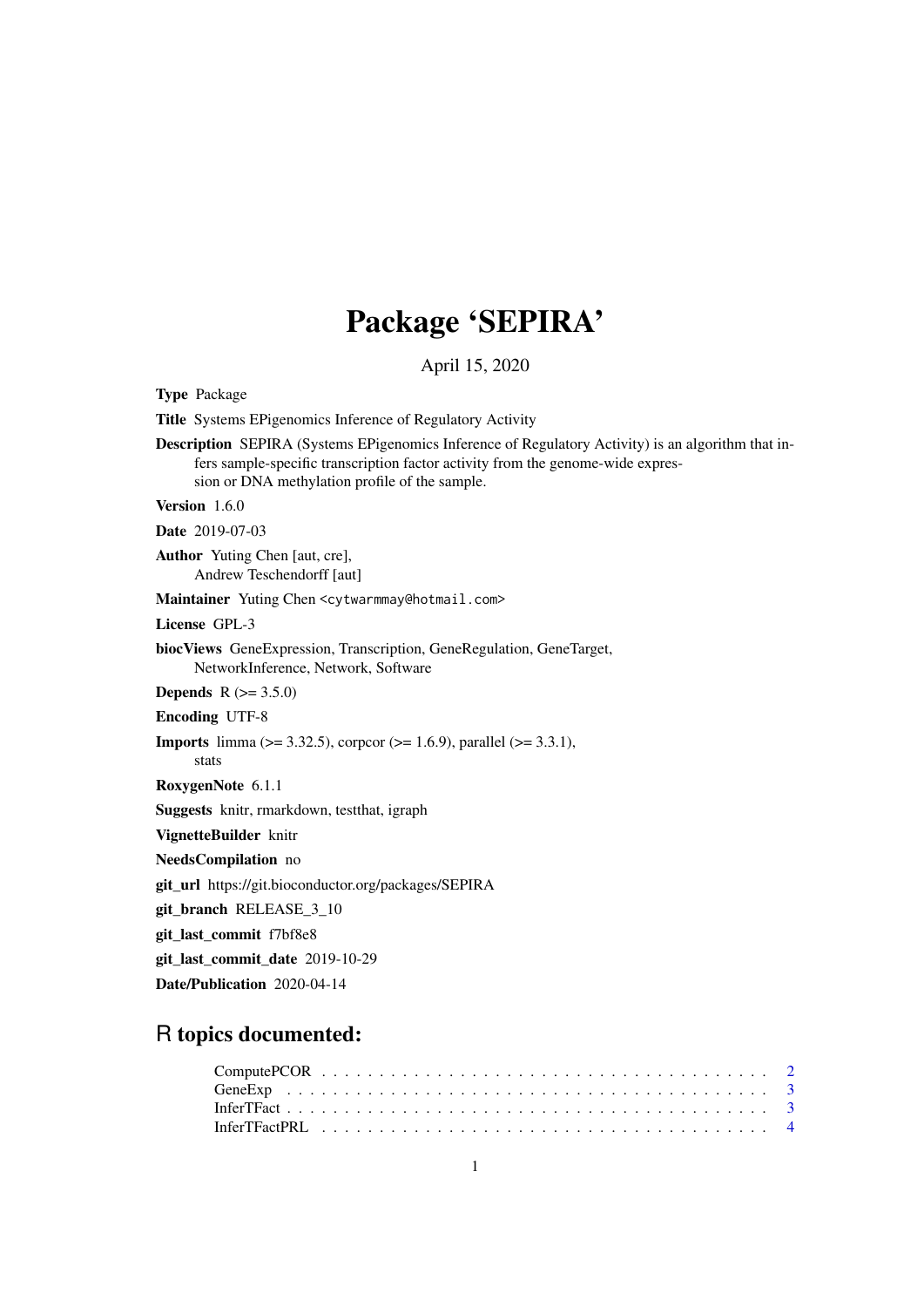#### <span id="page-1-0"></span>2 ComputePCOR

| <b>Index</b> |  |
|--------------|--|
|              |  |
|              |  |
|              |  |
|              |  |
|              |  |
|              |  |
|              |  |

ComputePCOR *Compute partial correlation coefficient*

#### Description

ComputePCOR computes partial correlation between transcription regulators and their targets.

#### Usage

ComputePCOR(idx, mapTG.idx, mapTF.idx, selbinNET.m, exp)

#### Arguments

| idx         | Numeric, the index of target genes in the row of a binarized network selbinNET.m.                                                                                                                                               |
|-------------|---------------------------------------------------------------------------------------------------------------------------------------------------------------------------------------------------------------------------------|
| mapTG.idx   | A vector of indexes output from match function when mapping the target genes<br>in the network to rows of the original expression data matrix.                                                                                  |
| mapTF.idx   | A vector of indexes output from match function when mapping the transcription<br>factors (TFs) in the network to rows of the original expression data matrix.                                                                   |
| selbinNET.m | A matrix, the binarized network with rows referring to TF target genes, and<br>columns to TFs (the regulators). Os means no regulation between TF-gene, while<br>1s means significant regulation (either positive or negative). |
| exp         | A matrix, the original gene expression data matrix across different tissue types<br>with rows referring to genes, columns to samples.                                                                                           |

#### Details

This function is used to calculate partial correlations between a TF target gene and all its regulators.

User needs to first provide the index (idx) of the gene in the binarized matrix, then all its regulators are detected from the network. Then the expression profile of this gene and its regulators are retrieved from the expression data matrix (exp) with mapTG.idx and mapTF.idx indexes which indicates the number of rows they are in exp (from match function).

The output could be: 1) a matrix storing the partial correlation coefficients; 2) NULL if the selected gene has only one regulator according to the binarized network.

#### Value

A matrix with partial correlation coefficients between TF targets and their regulators.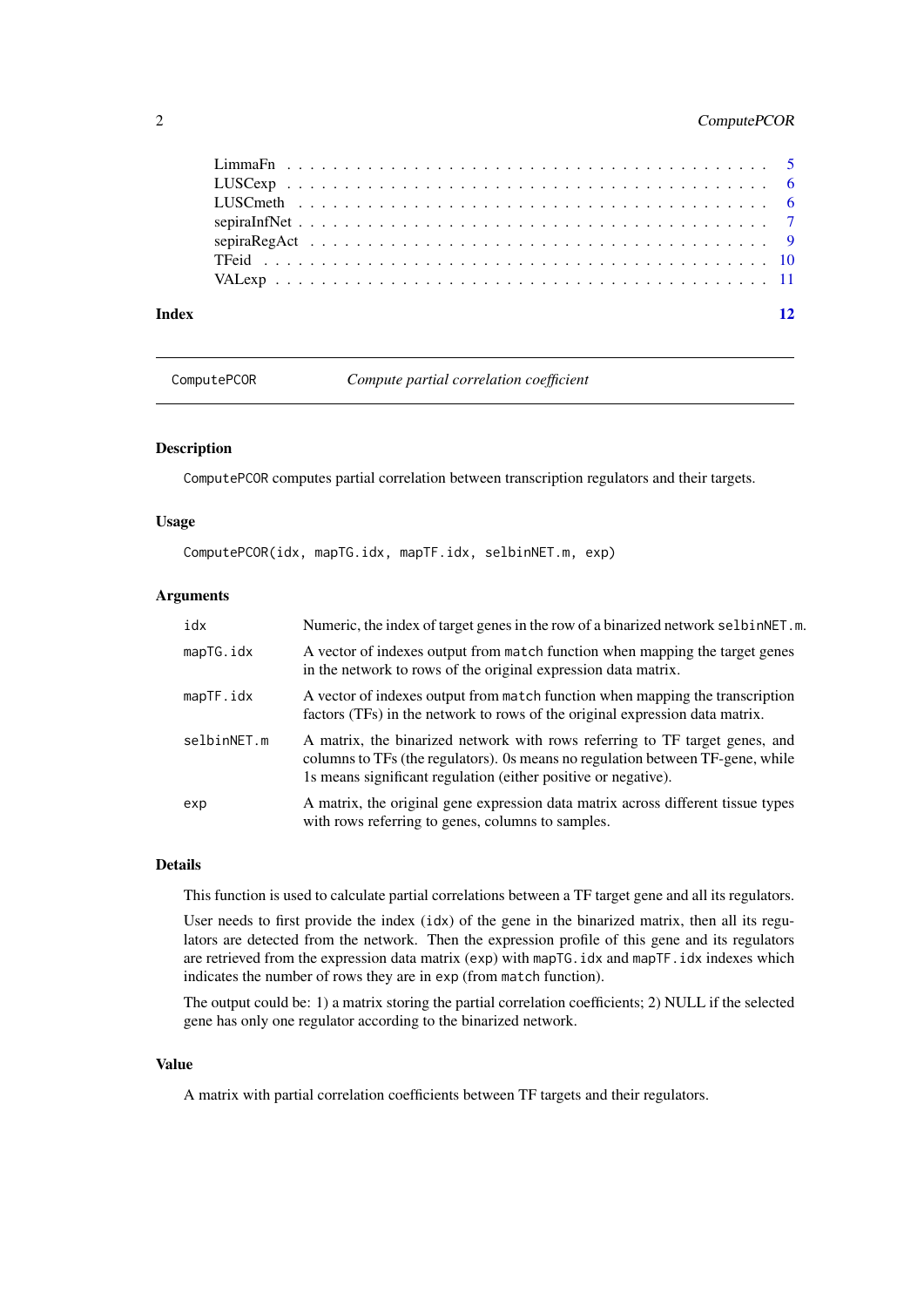<span id="page-2-0"></span>

#### Description

GeneExp is a gene expression data matrix with rows (467 genes) and 520 columns. This data matrix is a subset of GTEx RNA-seq data which is a very big dataset. In this subset we only randomly chose 20 samples from each tissue type with more than 50 samples in the original GTEx data set.

#### Usage

data("GeneExp")

#### Format

The format is: num [1:467, 1:520] 0.0361 0.758 0.5484 2.3569 6.1973 ... - attr(\*, "dimnames")=List of 2 ..\$ : chr [1:467] "9496" "22797" "7080" "6943" ... ..\$ : chr [1:520] "Adipose Tissue" "Adipose Tissue" "Adipose Tissue" "Adipose Tissue" ...

#### Source

https://www.gtexportal.org/home/

#### Examples

data(GeneExp) ## view the first 5 rows and columns GeneExp[1:5,1:5]

InferTFact *Estimate TF activity score in a sample*

#### Description

InferTFact is an auxiliary function for function sepiraRegAct.

#### Usage

InferTFact(exp, regnet)

#### Arguments

| exp    | A numeric vector of gene expression levels for all TF target genes in a sample. |
|--------|---------------------------------------------------------------------------------|
| regnet | A matrix, the network estimated by function sepiral and net, with +1 referring  |
|        | to positive regulation, -1 negative regulation, and 0 no regulation.            |

#### Details

InferTFact regresses the expression profiles of TF target genes against the binding profile of this TF on these genes. The output t-statistics are taken as the TF activity scores.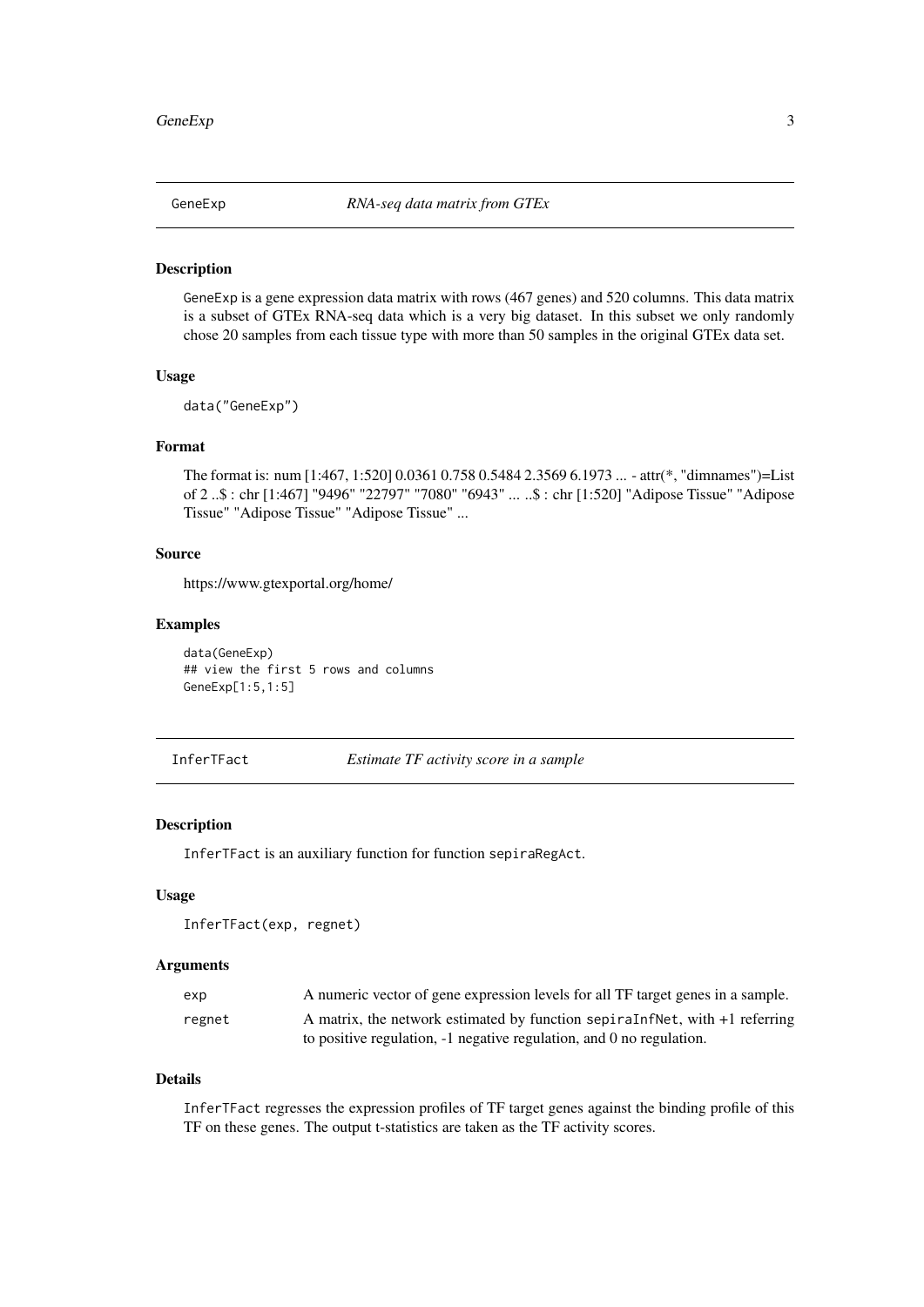#### Value

A vector storing the activity scores of all TFs in a specific sample.

#### Examples

```
# TF regulatory network with 100 genes and 5 TFs.
regnet.m <- matrix(sample(c(-1, 0, 1), 500, replace = TRUE), nrow = 100)
# gene expression vector (for one sample)
exp.v <- rnorm(100)
# TF activity score
TFact.v <- SEPIRA:::InferTFact(exp.v, regnet.m)
```
InferTFactPRL *Estimate TF activity score in different samples*

#### Description

InferTFactPRL is an auxiliary function for function sepiraRegAct.

#### Usage

InferTFactPRL(idx, tmp, regnet)

#### Arguments

| idx    | A numeric vector indicating the samples from which you want to estimate the<br>TF activity score.                                               |
|--------|-------------------------------------------------------------------------------------------------------------------------------------------------|
| tmp    | A numeric matrix of gene expression levels for all TF target genes, with rows<br>referring to genes, columns to samples.                        |
| regnet | The network estimated from function sepiral of Net, with +1 referring to posi-<br>tive regulation, -1 negative regulation, and 0 no regulation. |

#### Details

The user needs to input the index of the sample in the data matrix from which InferTFactPRL estimates TF activity. InferTFactPRL accomplishes the work by regressing the expression profile of TF target genes against the binding profile of this TF on these genes. The output t-statistics are taken as the TF activity score.

#### Value

A vector storing the activity scores of all TFs from user specified sample in the data matrix.

#### Examples

```
# TF regulatory network with 100 genes and 5 TFs.
regnet.m <- matrix(sample(c(-1, 0, 1), 500, replace = TRUE), nrow = 100)
# gene expression data matrix with 100 genes and 10 samples.
tmp.m <- matrix(rnorm(1000), nrow = 100)
# TF activity score
TFact.v <- SEPIRA:::InferTFactPRL(1, tmp.m, regnet.m)
```
<span id="page-3-0"></span>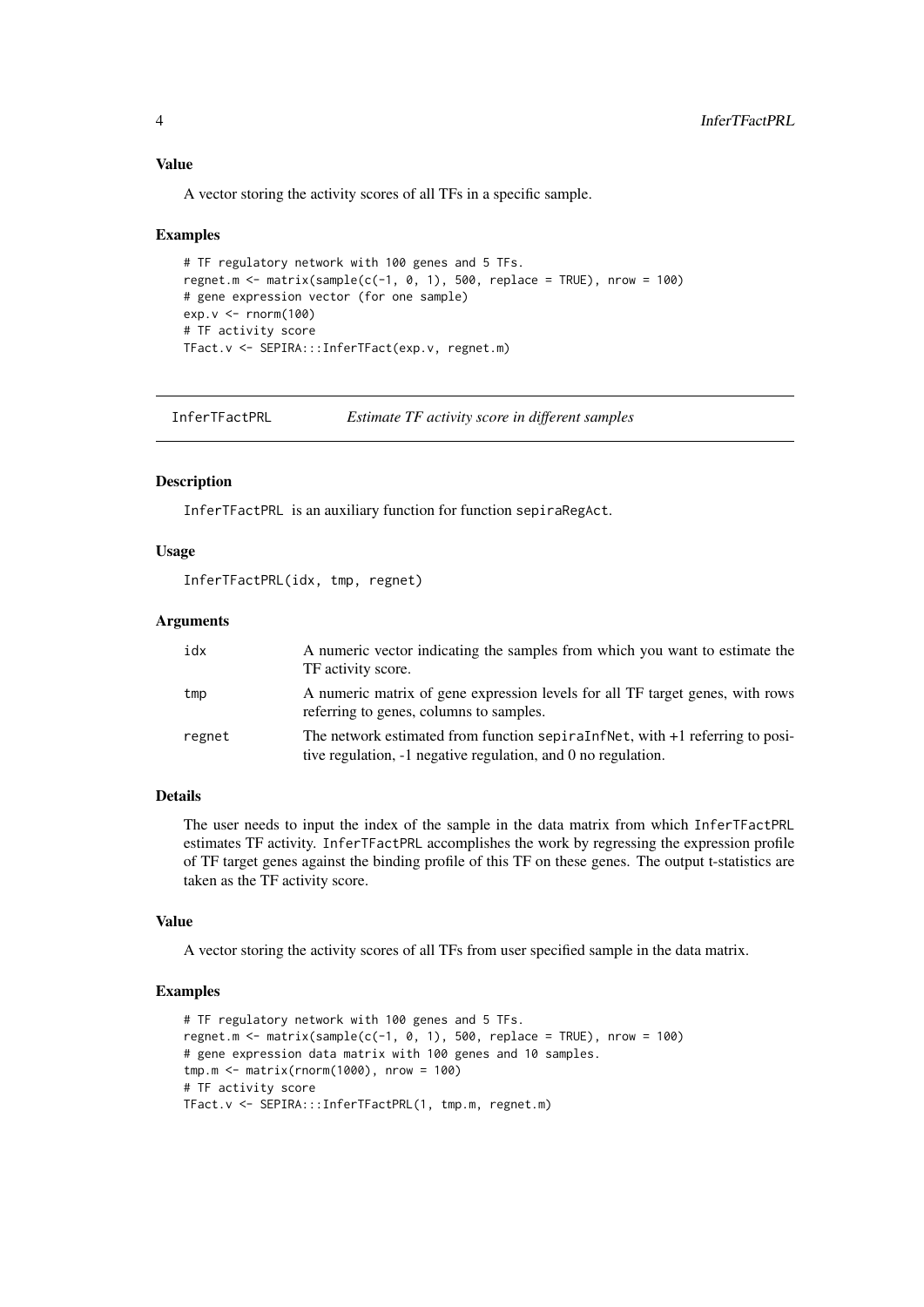<span id="page-4-0"></span>

#### Description

LimmaFn uses functions in limma package to easily compute the moderated t-statistics and p-values from differential gene expression/methylation tests comparing between different phenotypes even when sample size is small.

#### Usage

LimmaFn(pheno, data)

#### Arguments

| pheno | A vector of sample phenotypes. Sample phenotype in a scientific research could<br>be treatment/control, normal/cancer or smoker/non-smoker. Different pheno-<br>types could each be encoded as 0/1 when inputting to LimmaFn, for example,<br>Normal-0; Cancer-1.                                                                          |
|-------|--------------------------------------------------------------------------------------------------------------------------------------------------------------------------------------------------------------------------------------------------------------------------------------------------------------------------------------------|
| data  | A matrix, the normalized gene expression or DNA methylation dataset, should<br>be a numeric matrix, with rows referring to genes and columns to samples. In<br>this matrix you could use any type of gene IDs, like Entrez ID, Ensembl ID,<br>HUGO gene symbol But make sure to use the same gene annotation through<br>out your analysis. |

#### Details

This function computes the moderated t-statistic for users using empirical Bayes method, it is especially useful when the sample size is too small to perform parametric tests.

Given a normalized gene expression or DNA methylation data matrix and a vector indicating sample phenotype, LimmaFn first fits a linear model using [lmFit](#page-0-0), then it refits the model and do comparisons between any two different phenotypes with [contrasts.fit](#page-0-0), finally it estimates moderated t-statistics for each comparison from the fitted model using empirical Bayes method ([eBayes](#page-0-0)) and output the result from the [topTable](#page-0-0) function.

Note that doing the contrasts.fit step will not make a difference if you do comparison between two different sample status (treatment/control). However, When there are more than two sample status in your data set, this step will do comparison between every two status. And resulted summary tables will be stored in a list.

#### Value

A table with rows for all genes (ranked by significance) and columns of log2 fold-change, average expression, moderated t-statistic, p-value, adjusted p-value (Benjamini–Hochberg procedure). The table is the output of [topTable](#page-0-0) function.

#### See Also

[lmFit](#page-0-0) for fitting a linear model, [contrasts.fit](#page-0-0) for refitting, [eBayes](#page-0-0) for Bayes method, [topTable](#page-0-0) for the output table.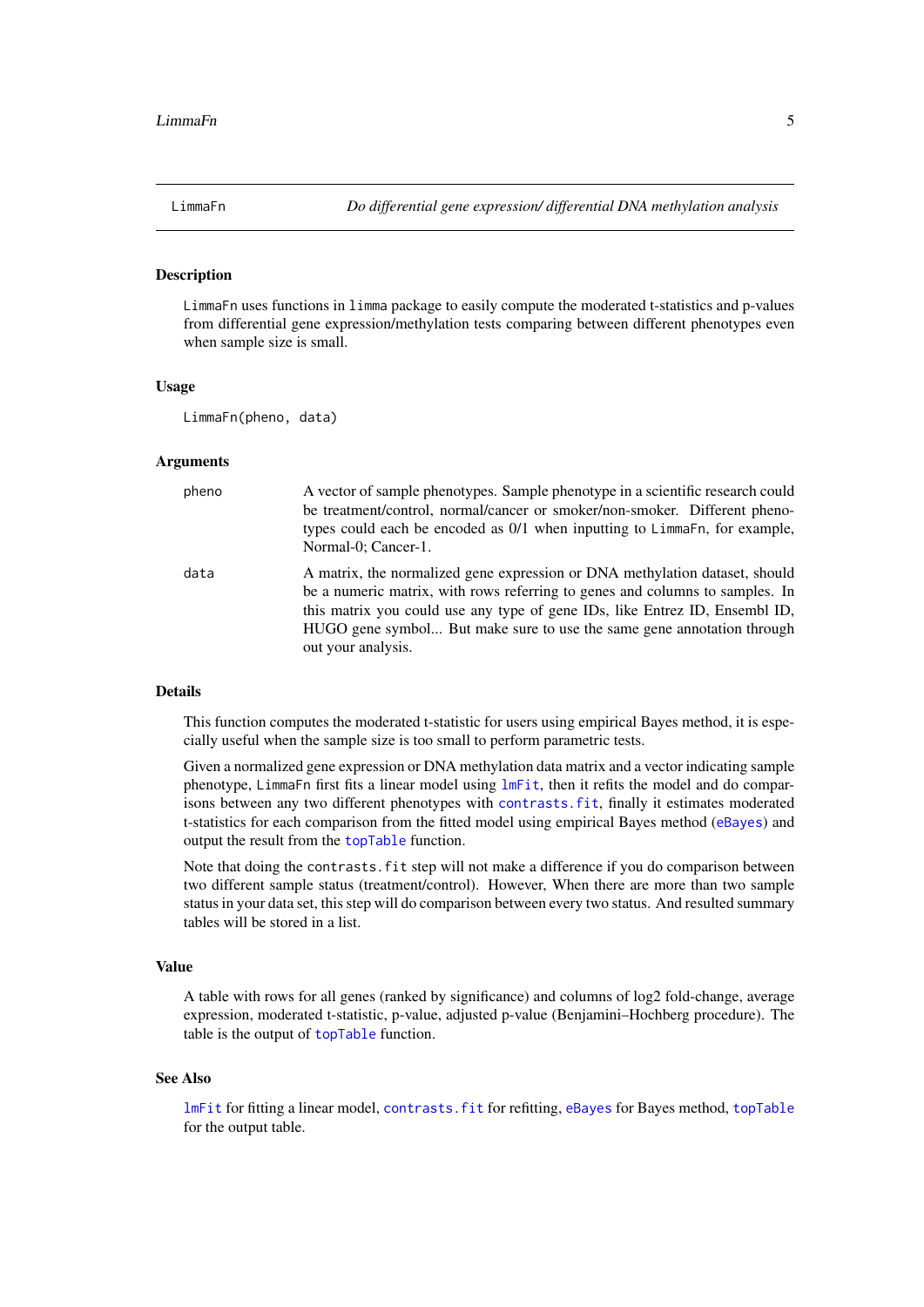#### Examples

```
# prepare the phenotype info ("C"-control; "T"-treatment)
pheno.v <- c("C","C","C","T","T","T")
# prepare your normalized data matrix.
data.m <- matrix(rnorm(120),nrow=20,ncol=6)
# run function
lim.o <- LimmaFn(pheno.v, data.m)
```
#### LUSCexp *LUSC RNA-seq dataset*

#### Description

LUSCmeth is a subset of TCGA LUSC RNA dataset. It contains 391 genes and 518 samples with 45 normal sample and 473 cancer samples.

#### Usage

data("LUSCexp")

#### Format

The format is: num [1:391, 1:518] -0.0842 0.7222 1.1949 -1.1637 0.2717 ... - attr(\*, "dimnames")=List of 2 ..\$ : chr [1:391] "100009676" "100129842" "100130417" "100131726" ... ..\$ : chr [1:518] "TCGA-22-5481-11" "TCGA-56-7222-11" "TCGA-77-7338-11" "TCGA-77-7138- 11" ...

#### Source

https://cancergenome.nih.gov/

#### Examples

data(LUSCexp)

LUSCmeth *LUSC DNA methylation dataset*

#### Description

LUSCmeth is a subset of TCGA LUSC DNA methylation dataset. It contains 316 genes and 370 samples with 41 normal sample and 275 cancer samples.

#### Usage

data("LUSCmeth")

<span id="page-5-0"></span>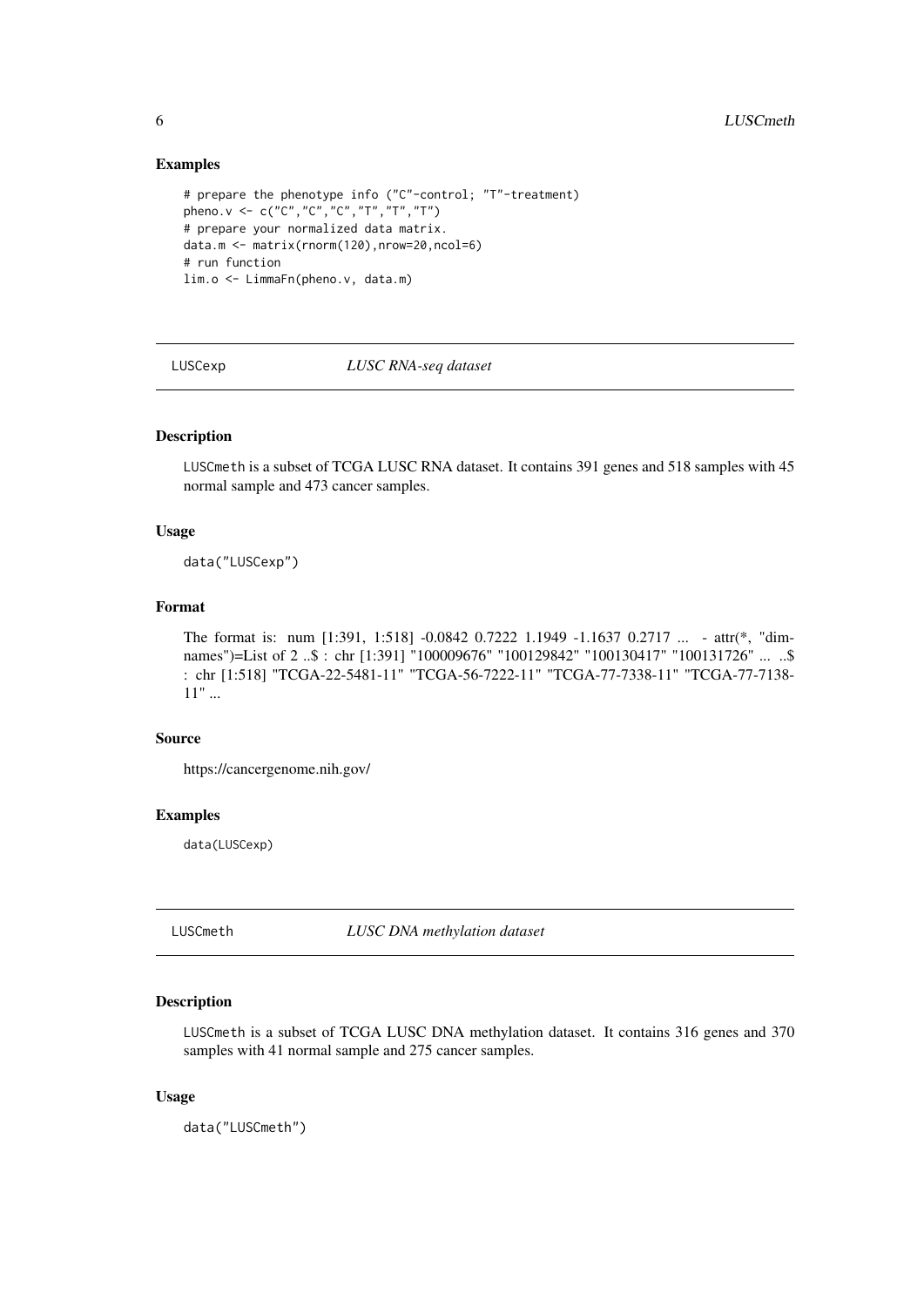#### <span id="page-6-0"></span>sepiraInfNet 7

#### Format

The format is: num [1:333, 1:316] 0.154246 0.197384 0.000585 -0.033967 -0.000737 ... - attr(\*, "dimnames")=List of 2 ..\$ : chr [1:333] "100130417" "100287284" "10105" "1016" ... ..\$ : chr [1:316] "TCGA-43-3394-11A" "TCGA-18-3417-11A" "TCGA-18-4721-11A" "TCGA-22-4599-  $11A" \dots$ 

#### Source

https://cancergenome.nih.gov/

#### Examples

data(LUSCmeth)

sepiraInfNet *Infer tissue-specific regulatory network from gene expression data*

#### Description

sepiraInfNet() is one of the two main functions in package SEPIRA. Using it you can estimate tissue-specific regulatory networks in any tissue type of interest.

#### Usage

```
sepiraInfNet(data, tissue, toi, cft = NULL, TFs, sdth = 0.25,
  sight = NULL, pcorth = 0.2, degth = c(0.05, 0.05), lfcth = c(1, 0.05)log2(1.5), minNtgts = 10, ncores = 4)
```
#### Arguments

| data       | A matrix, the normalized gene expression data matrix, with rows referring to<br>unique genes and columns to samples from different tissue types.                                                                                                                                                                                                                         |
|------------|--------------------------------------------------------------------------------------------------------------------------------------------------------------------------------------------------------------------------------------------------------------------------------------------------------------------------------------------------------------------------|
| tissue     | A phenotype vector, indicating the tissue types of samples. It should have the<br>same order as the columns of the matrix.                                                                                                                                                                                                                                               |
| toi        | A character, the tissue type of interest, a character telling the function the tissue<br>type for which a user wants to estimate the network.                                                                                                                                                                                                                            |
| cft        | A vector of tissue types to be used to adjust for confounding by immune or<br>stromal cells infiltration in toi. It can be blood and/or spleen, which we found<br>using ESTIMATE package that they contain extremely high proportion of immune<br>and stromal cells.                                                                                                     |
| <b>TFs</b> | A vector of TFs. Note that one should use the same annotation in different data<br>sets throughout the analysis.                                                                                                                                                                                                                                                         |
| sdth       | A numeric, the standard deviation threshold used to remove genes with little or<br>zero standard deviation of its expression levels.                                                                                                                                                                                                                                     |
| sigth      | A numeric, the unadjusted p-value threshold used to call significant interactions<br>after calculating the correlation coefficients between TFs and target genes. This<br>threshold is used to binarize the correlation coefficient matrix. If this value is<br>not specified by user, the function will do Bonferroni correction and then use<br>0.05 as the threshold. |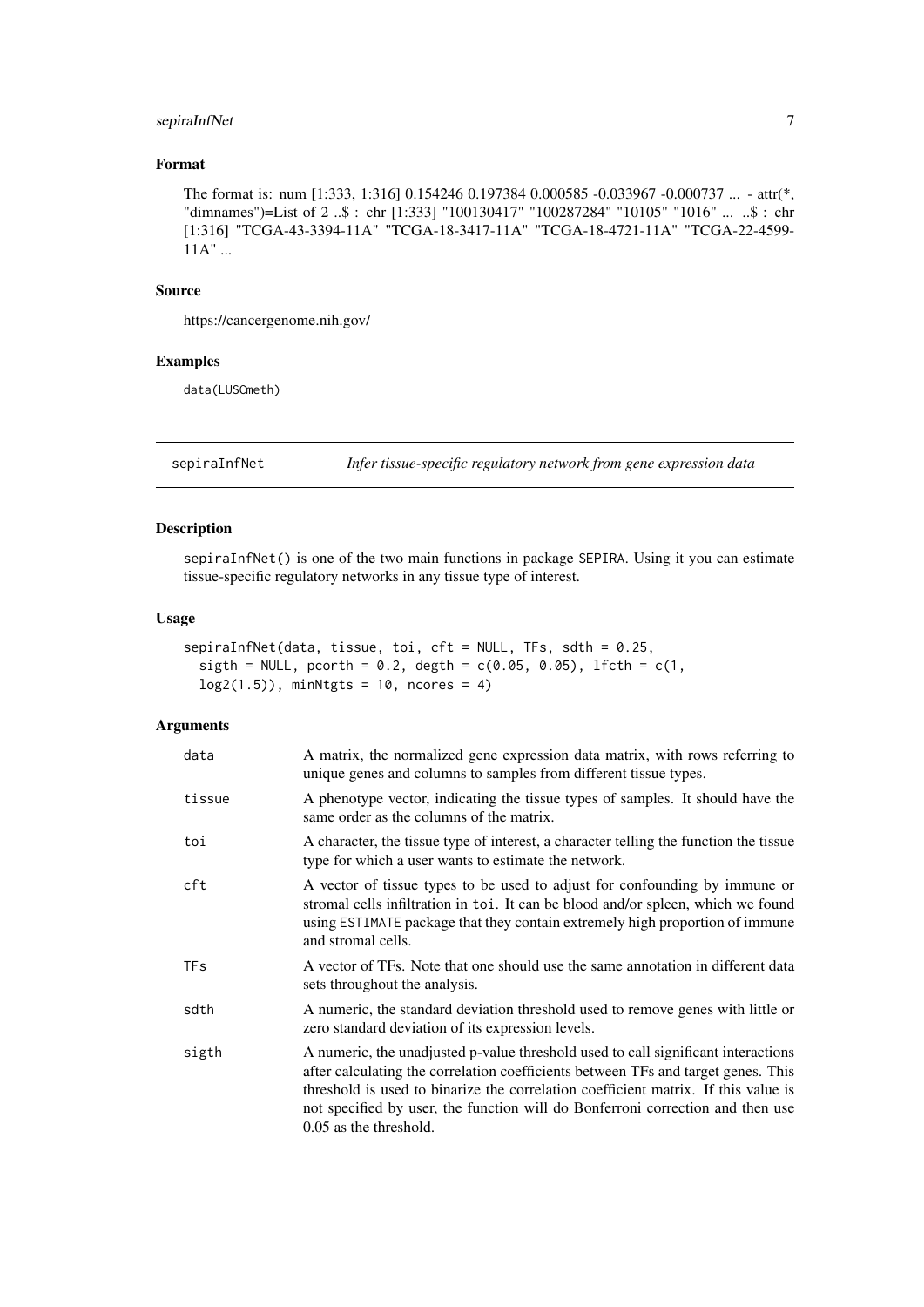| pcorth   | A numeric, the partial correlation threshold, in the range between 0 and 1, used<br>to remove indirect interactions between TFs and their target genes.                                                    |
|----------|------------------------------------------------------------------------------------------------------------------------------------------------------------------------------------------------------------|
| degth    | A vector of length three, thresholds of adjusted p-value to call significant TFs<br>in 1) comparison between to i and all other tissue types; 2) & 3) comparison<br>between to i and blood/spleen in cft.  |
| lfcth    | A vector of length three, thresholds of log2(fold-change) to call significant TFs<br>in 1) comparison between to i and all other tissue types; 2) & 3) comparison<br>between to i and blood/spleen in cft. |
| minNtgts | An integer used to filter out TFs with few targets. Only TFs with more than<br>'minNtgts' target genes can be kept in the network.                                                                         |
| ncores   | An integer, the number of cores to use when computing partial correlation. See<br>mclapply.                                                                                                                |

#### **Details**

sepiraInfNet generates tissue specific TF regulatory networks from gene expression data across multi-tissue types.

The gene expression data set data should be normalized by user before inputting to sepiraInfNet, with rows referring to genes and columns to samples from different tissue types. Duplicated gene names/IDs should be averaged before normalization.

The user needs to input the tissue type of samples (tissue) in the data set as well as the tissue type of interest (toi). Please make sure the toi is in the tissue and spelled correctly.

Using differential gene expression analysis, we detect TFs that are highly active in toi and less active in other tissue types. When doing such analyses, the results could be confounded due to celltype heterogeneity. sepiraInfNet provides a way to adjust for immune/ stromal cell contamination by doing additional comparisons between toi and 1) blood; 2)spleen as long as expression data for any one/ both of the tissue types are available in data.

TFs is a vector containing the identifiers of all TFs (regulators). In our paper we used the 1313 TFs annotated as "transcription factors" in MSigDB. You could input your own list of TFs to sepiraInfNet.

sdth is a standard deviation threshold that is used to remove genes in user provided data set which are with small or close to zero standard deviation. By default the threshold is 0.25.

From the gene expression data matrix sepiraInfNet estimates Pearson correlation coefficient between every TF-gene pair as well as corresponding p-value. The p-value threshold sigth binarizes the network into "regulation" (1) /"no regulation" (0). This binarized network is used to determine the covariants when estimating the partial correlation between target genes and their regulators (TFs).

pcorth is the partial correlation coefficient threshold for calling significant direct TF-gene interactions. By default pcorth equals 0.2.

degth and lfcth are vectors each contains the 3 thresholds for adjusted p-value/log2 fold-change to call significant TFs in comparisons between toi and 1) all other tissue types; 2) the 1st tissue type (blood) in cft; 3) the 2nd tissue type (spleen) in cft. These differential expression analyses are done to find tissue-specific TFs that are only highly activated in tissue type of interest.

When having detected tissue-specific TFs, we could get a network with only these TFs and their target genes. However sepiraInfNet further remove TFs with less than minNtgts target genes. By default the minimal number of TF targets in the final network is 10.

The step of calculating partial correlation coefficients is done by in parallel, by default sepiraInfNet splits the work into 4 sub-processes. User could use more cores by specifying parameter ncores.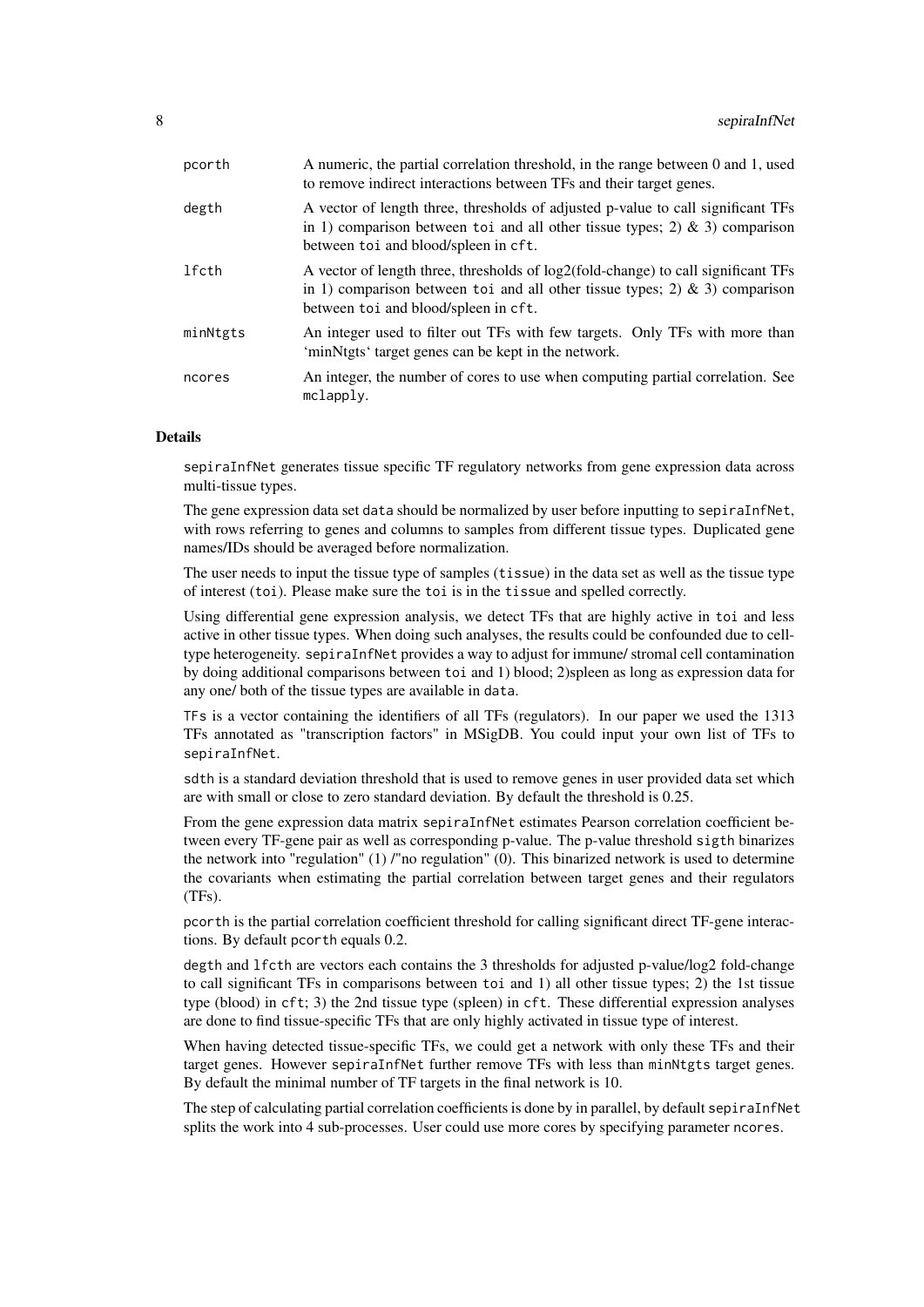#### <span id="page-8-0"></span>sepiraRegAct 9

#### Value

A list with three entries:

\$netTOI the tissue specific network, rows refer to TF target genes, while columns refer to TFs.

\$sumnet a matrix summarizing the number of TF target genes and the number of positively/negatively regulated target genes for each TF in the inferred network.

\$top a list, entries are the tables summarizing the results of differential expression analyses. The first is the table from comparison between toi and 1) all other tissue; The rest tables are resulted from comparison to 2) the blood or/ and 3) spleen.

#### Examples

```
# gene expression data set (a subset of GTEx data set)
data("GeneExp")
# TFs
data("TFeid")
# run the function
cf <- "Blood"
coln <- colnames(GeneExp)
degth \leq c(0.3, 0.3) # 'degth = c(0.05, 0.05)' is recommended
# The resulted network is small due to the limited size of the 'GeneExp' data set
net.o <- sepiraInfNet(GeneExp,coln,"Lung",cf,TFeid,sigth=0.05,degth=degth,minNtgts=5,ncores=1)
```
sepiraRegAct *Infer TF activity from gene expression/ DNA methylation profile*

#### Description

sepiraRegAct calculates TF activity scores in user input data set. It could be a gene expression dataset or a DNA methylation dataset

#### Usage

```
sepiraRegAct(data, type = c("mRNA", "DNAm"), regnet, norm = c("c",
  "z"), ncores = 4)
```
#### Arguments

| data   | A gene expression or DNA methylation data matrix, with rows referring to genes<br>and columns to samples.                         |
|--------|-----------------------------------------------------------------------------------------------------------------------------------|
| type   | A character, "mRNA" for gene expression data; "DNAm" for DNA methylation<br>data.                                                 |
| regnet | A matrix, the regulatory network inferred from separation.                                                                        |
| norm   | A character indicating the method used to normalize your input data set, "c" for<br>"centering"; "z" for "z-score normalization". |
| ncores | A numeric, the number of cores to use. See mclapply.                                                                              |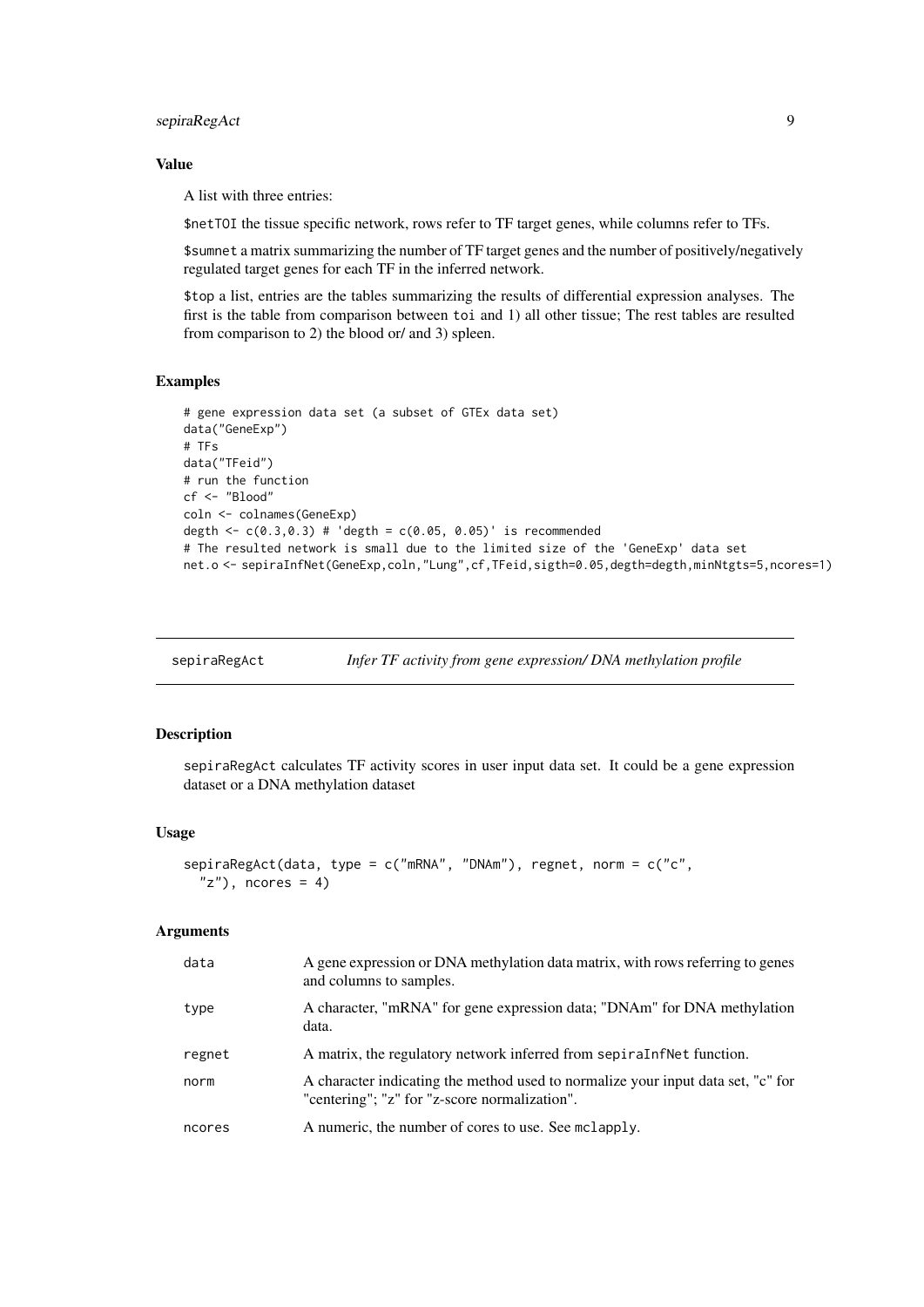#### Details

sepiraRegAct is one of the two main functions in SEPIRA package. It takes the output regulatory network from sepiraInfNet as input, and computes the activity of all TFs in this network from user provided data.

The data matrix could be gene expression data or DAN methylation data, with rows are genes and columns are samples. Duplicated row names are not allowed, so you should average the these rows before running sepiraRegAct.

Note that it's very important that you use the same gene identifier through out the whole analysis.

#### Value

A matrix of TF activity score with rows referring to TFs, columns to samples.

#### Examples

```
# gene expression dataset
data("GeneExp")
# TFs
data("TFeid")
# run the function
cf <- "Blood"
coln <- colnames(GeneExp)
degth \leq -c(0.3, 0.3) # 'degth = c(0.05, 0.05)' is recommended
net.o <- sepiraInfNet(GeneExp,coln,"Lung",cf,TFeid,sigth=0.05,degth=degth,minNtgts=5,ncores=1)
# normalized LSCC DNAm data set from TCGA
data("LUSCmeth")
# estimate TF activity
TFact.lusc <- sepiraRegAct(LUSCmeth,type="DNAm",regnet=net.o$netTOI,norm="z",ncores=1)
TFact.gtex <- sepiraRegAct(GeneExp,type="exp",regnet=net.o$netTOI,norm="z",ncores=1)
```

Transcription factor genes annotated using Entrez gene ID

#### Description

TFeid is a vector of transcription factor Entrez IDs. This list of TFs is from MSigDB with 1385 TFs in it. It is of different length as the one we used in our paper because of different "MSigDB" versions.

#### Usage

```
data("TFeid")
```
#### Format

A vecto with 1385 observations. chr [1:1385] "9684" "59269" "2965" "6935" "9247" "3661" "6239" "11151" ...

#### Examples

```
data(TFeid)
## maybe str(TFeid) ; plot(TFeid) ...
```
<span id="page-9-0"></span>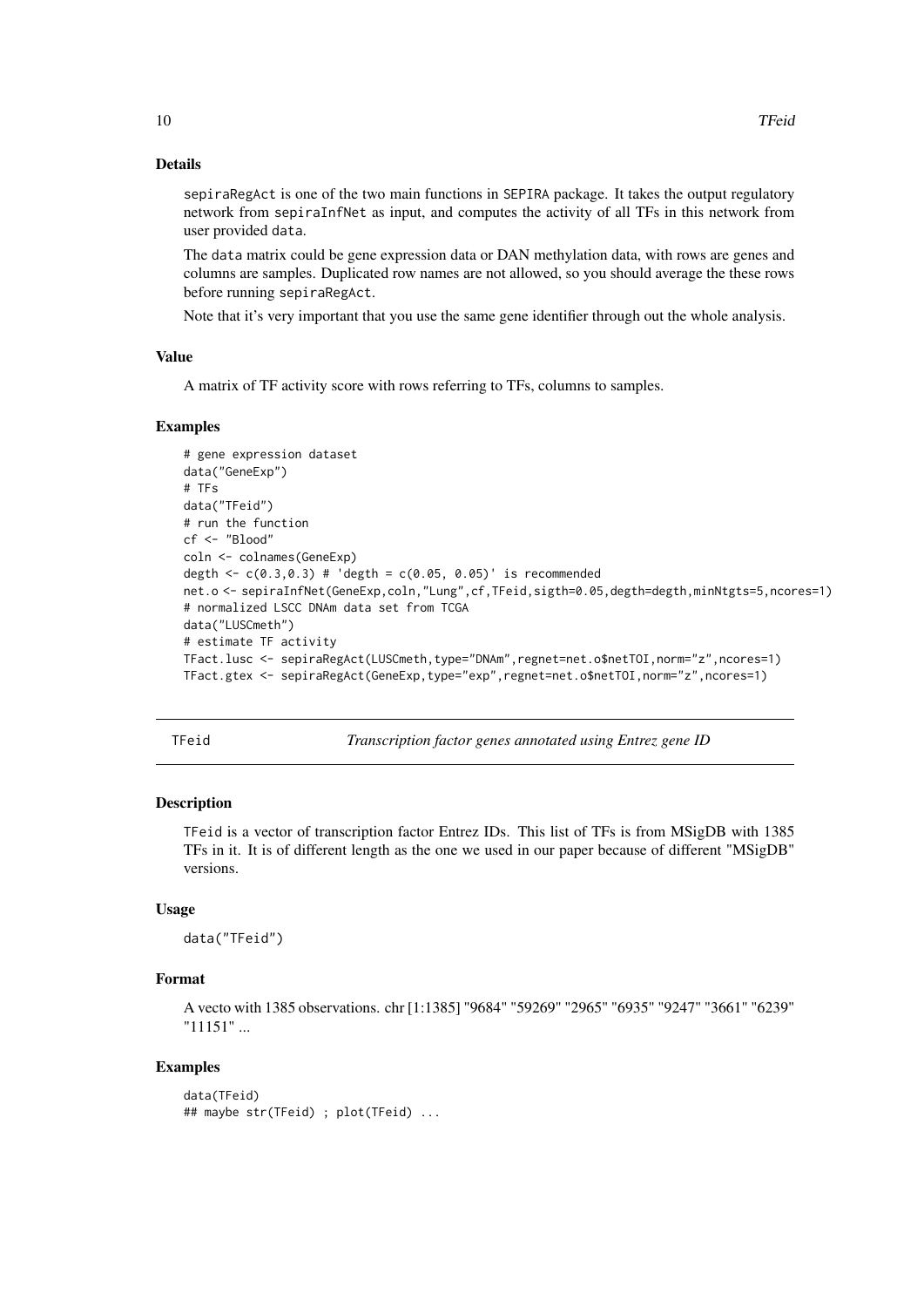<span id="page-10-0"></span>

#### Description

VALexp is a gene expression data matrix with rows (369 genes) and 35 columns (samples from 7 tissue types). This data matrix was obtained from EBI arrayexpress and is part of ProteinAtlas project. It is a very big dataset, so we only used a small subset as an example dataset here.

#### Usage

data("VALexp")

#### Format

The format is: num [1:467, 1:200] 0 2.379 0 0.379 5.392 ... - attr(\*, "dimnames")=List of 2 ..\$ : chr [1:467] "9496" "22797" "7080" "6943" ... ..\$ : chr [1:200] "saliva-secreting gland" "lung" "liver" "heart" ...

#### Source

https://www.ebi.ac.uk/arrayexpress/

#### Examples

data(VALexp) ## view the first 5 rows and columns VALexp[1:5,1:5]